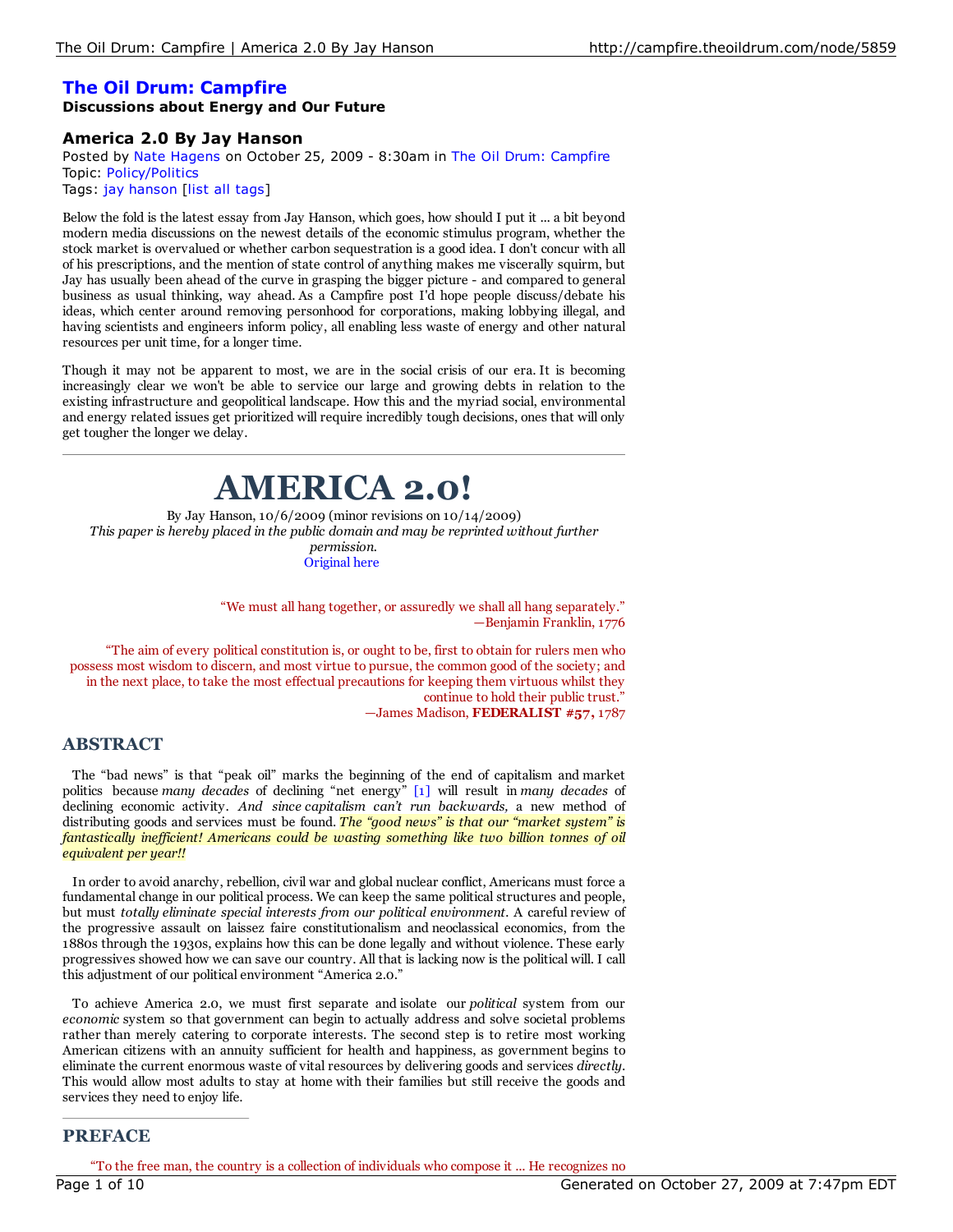national goal except as it is the consensus of the goals that the citizens severally serve. He recognizes no national purpose except as it is the consensus of the purposes for which the citizens severally strive."

#### —Milton Friedman, **CAPITALISM AND FREEDOM**

"We may well call it 'the tragedy of the commons,' using the word 'tragedy' as the philosopher Whitehead used it: 'The essence of dramatic tragedy is not unhappiness. It resides in the solemnity of the remorseless working of things.'" —Garrett Hardin, **THE TRAGEDY OF THE COMMONS**

The criterion of "profit" has shaped our political decisions since the founding of our country, but now that we are facing peak oil, new "scientific systems" criteria must replace "profit" or our civilization will "collapse" [2] like so many others have throughout history.

In order for America to survive this crisis, a moderate, "doable" modification to our political environment is required. This paper does not attempt to describe a complete system to replace state-sponsored capitalism and market politics. My modest goal here is to show a way forward which could avoid the worst.

## **THE BAD NEWS**



#### "Net Energy Cliff" Which Leads To The End Of Capitalism

#### (Figure adapted from The Net Hubbert Curve)

Our present "business-as-usual" model, which requires endless economic growth and endless job creation, is no longer physically possible. Here's why:

- **1.** Business-as-usual depends upon jobs and markets to distribute goods and services.
- **2.** Economic growth and increasing job availability require increasing net energy.

**3.** Net energy correlates with peak oil and both are expected to decrease for decades. See the "Net Hubbert Curve" in David Murphy's graph above and read this footnote: [3]

**4.** Decades of decreasing net energy will cause *job opportunities to decrease for decades* because less and less energy will be available for economic development.

**5.** Globally, millions of new workers enter the job market each year, but job availability is expected to decline by millions of positions each year. Eventually, the projected high unemployment among young men will cause *catastrophic political failures* similar to those that led to Hitler's takeover of German democracy. Therefore, business-as-usual is no longer a viable method of distributing goods and services and a new method must be found—and soon!

Historians will say that "peak oil" marked the end of the second free trade episode*.* If we don't abandon capitalism now, we will be forced into another global war over resources:

"By the fourth quarter of the nineteenth century, world commodity prices were the central reality in the lives of millions of Continental peasants; the repercussions of the London money market were daily noted by businessmen all over the world; and governments discussed plans for the future in light of the situation on the world capital markets. Only a madman would have doubted that the international economic system was the axis of the material existence of the race. Because this system needed peace in order to function, the balance of power was made to serve it.

Take this economic system away and the peace interest would disappear from politics… By the end of the seventies the free trade episode (1846-79) was at an end… The origins of the cataclysm lay in the utopian endeavor of economic liberalism to set up a self-regulating market system."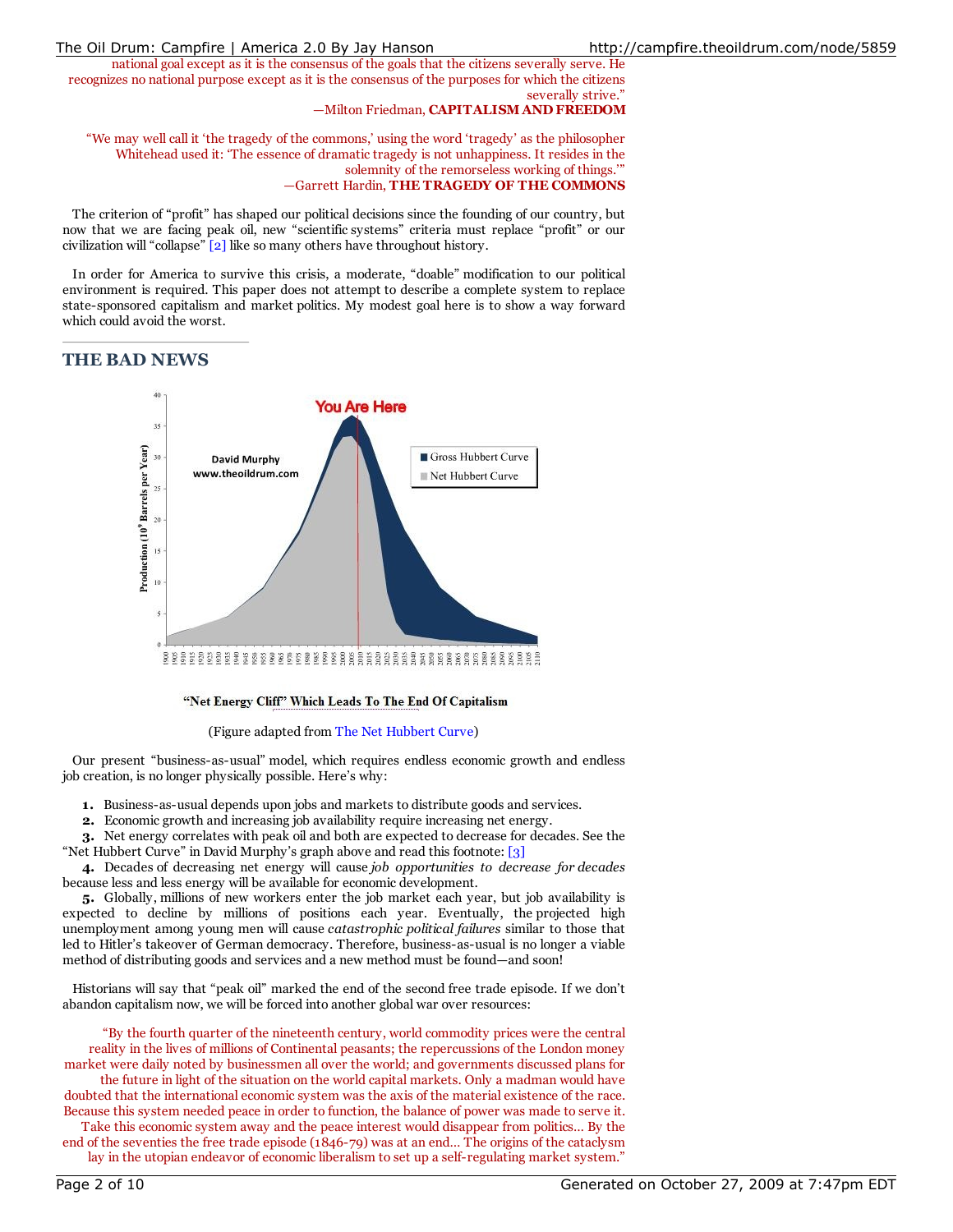# **THE GOOD NEWS: THE MARKET IS FANTASTICALLY INEFFICIENT**

Yes, that is correct: The "market system" is *fantastically inefficient!* [4] Our present way of distributing goods and services wastes enormous amounts of natural resources, but gigantic resource savings are possible. As an illustration, let's make a rough estimate of per capita food energy requirements and current waste:

If we wanted our government to distribute food *directly* instead of using the market, how much energy would be required to produce and deliver provisions to each and every American?

Adults need about 3,000 *nutritional* calories of food each day. Let's allow 30,000 calories to produce and another 3,000 calories to deliver food to every American. That's a total of 36,000 calories per day.

Just how much energy did the American "market system" *actually* consume? In 2006, Americans consumed an average of 231,008 calories per day, so 231,008 minus 36,000 equals 195,008 calories wasted each day. *This simple calculation suggests that Americans could be wasting something like 2 billion tonnes of oil equivalent per year!* [5]*That's FAR more oil* **wasted** *than all the oil* **produced** *in the Middle East!*

If we change a few of our founding beliefs and assumptions—*and reorganize politically*—more than enough energy remains to mitigate the worst.

# **FOUNDED ON TRAGIC ASSUMPTIONS**

The United States was founded on several assumptions. A key assumption, which led to several others, was that "the sum of individual interests" was equivalent to "the common interest." In practical terms, this meant:

**1.** Individuals know best how to solve their own problems.

**2.** Government should promote economic growth to create jobs so that individuals can solve their own problems.

**3.** The best way for government to promote economic growth is to ask business leaders what can be done to help them make more money. That's why today, lobbyists are absolutely necessary to the function of our government. Without lobbyists, our unqualified elected officials and their appointed cronies would have absolutely no idea what to do!

Today, we know that our founders were fundamentally wrong on this point. The lesson of "The Tragedy of the Commons" $[6]$  is that "the sum of individual interests" is **NOT** " the common interest." In his 1968 classic, "The Tragedy of the Commons", Garrett Hardin illustrated why *freedom in the commons brings ruin to all:*

Visualize a pasture as a system that is open to everyone. The "carrying capacity" [7] of this pasture is *ten* animals. *Ten* herdsmen are each grazing *one* animal to fatten up for market. In other words, the *ten* animals are now consuming all the grass that the pasture can produce.

Harry (one of the herdsmen) will add one more animal to the pasture if he can make a profit. He subtracts the original cost of the new animal from the expected sales price of the fattened animal and then considers the cost of the food. Adding one more animal will mean less food for each of the present animals, but since Harry only has only 1/10 of the herd, he has to pay only 1/10 of the cost. Harry decides to exploit the commons and the other herdsmen, so he adds an animal and takes a profit.

Shrinking profit margins force the other herdsmen either to go out of business or continue the exploitation by adding more animals. This process of mutual exploitation continues until overgrazing and erosion destroy the pasture system, and all the herdsmen are driven out of business.

Most importantly, Hardin illustrates the critical flaw of freedom in the commons: all participants need to agree to conserve the commons, but any *one* can force the destruction of the commons. Although Hardin describes exploitation by humans in an unregulated public pasture, his commons and "grass" principle fit our entire society.

Private property is inextricably part of our commons because it is part of our life support and social systems. Owners alter the properties of our life support and social systems when they alter their land to "make a profit"—for example, when they cover land with corn or concrete.

Neighborhoods, cities and states are commons in the sense that no one is denied entry. Anyone may enter and lay claim to the common resources. One can compare profits to Hardin's "grass"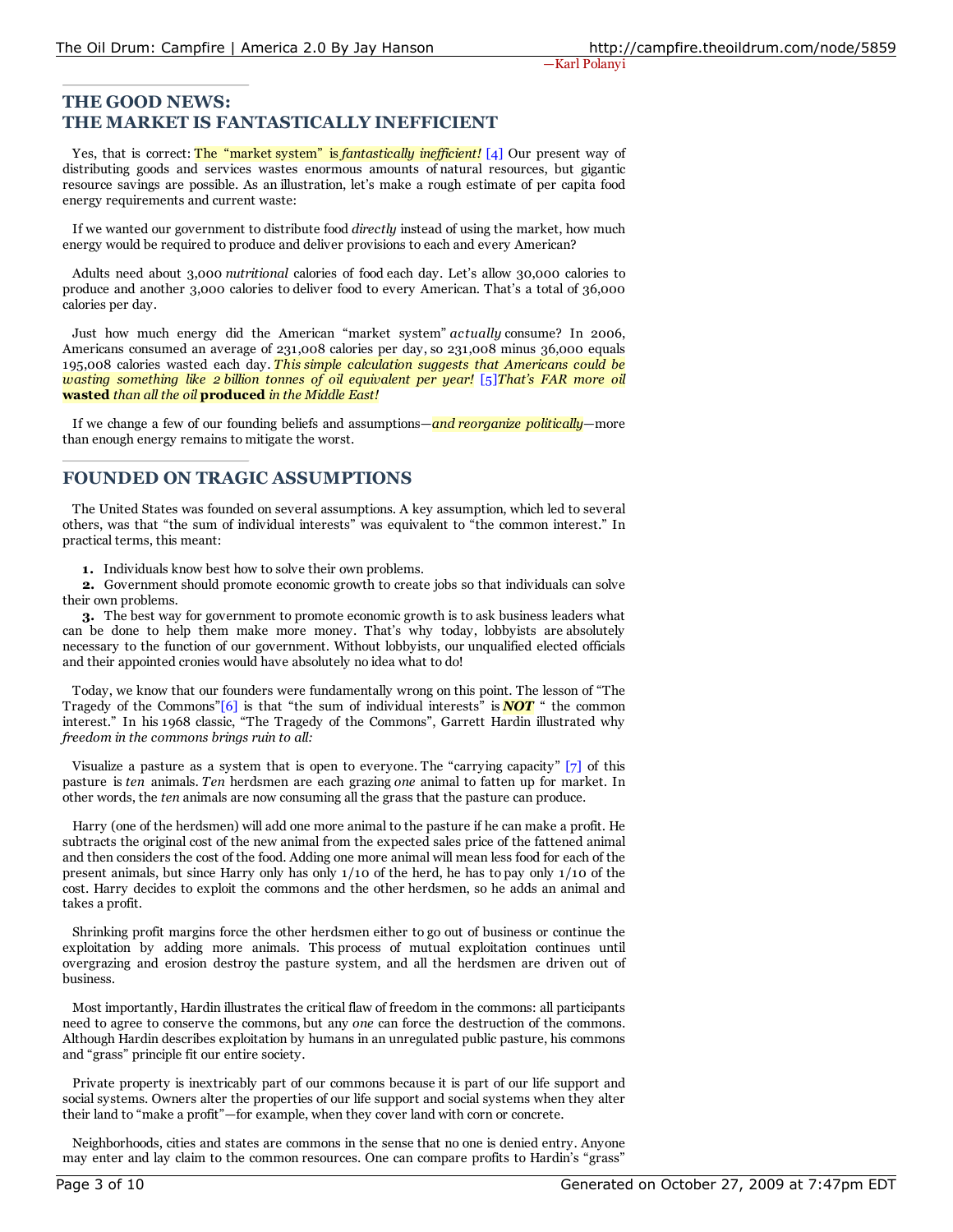when any number of corporations—from anywhere in the world—drive down profits by competing with local businesses for customers.

One can see wages as Hardin's "grass" when any number of workers—from anywhere in the world—can enter our community and drive down wages by competing with local workers for jobs. People themselves even become commons when they are exploited (are made the best use of) by other people and corporations. Everywhere one looks, one sees The Tragedy of the Commons. There is no technical solution to the problem of the commons, but governments can act to limit access to the commons, at which time they are no longer commons.

In the private-money based political system we have in America, everything (including people) becomes the commons because money is political power, and all political decisions are reduced to economic ones. In other words, we effectively have no political system, only an economic system —everything is for sale. Thus, America is presently one big commons that will be exploited until it is destroyed.

## **AMERICA 2.0**

"I hope we shall... crush in its birth the aristocracy of our moneyed corporations which dare already to challenge our government in a trial of strength, and bid defiance to the laws of our country."

— Thomas Jefferson, 1816

"Thomas Jefferson, along with James Madison worked assiduously to have an 11th Amendment included into our nation's original Bill of Rights. This proposed Amendment would have prohibited 'monopolies in commerce.' The amendment would have made it illegal for corporations to own other corporations, or to give money to politicians, or to otherwise try to influence elections. Corporations would be chartered by the states for the primary purpose of 'serving the public good.' Corporations would possess the legal status not of natural persons but rather of 'artificial persons.' This means that they would have only those legal attributes which the state saw fit to grant to them. They would NOT; and indeed could NOT possess the same bundle of rights which actual flesh and blood persons enjoy. Under this proposed amendment neither the 14th Amendment of the US Constitution, nor any provision of that document would protect the artificial entities known of as corporations." —Dr. Michael P. Byron [8]

In order to prevent collapse on the downside of the net energy curve, Americans must force corporate special interests *completely* out of our political environment*.* A careful review of the progressive assault on laissez faire constitutionalism and neoclassical economics, from the 1880s through the 1930s, explains how this can be done legally and without violence. [9] These early progressives showed how we can save our country. All that is lacking now is the political will. I call this adjustment of our political environment "America 2.0."

The modification that I am proposing could reduce natural resource consumption by something like 90% and greatly reduce, or possibly eliminate, civil violence caused by the inevitable postpeak-oil-economic collapse.

Our present method of distributing goods and services works something like this:

• Our government loans money to banks, so bankers can operate businesses (which require buildings, computers, furniture, lights, air conditioning, employees, commuting, etc.)

• The bankers then lend money to other businesses, like restaurants, real estate developers, etc. (which also require buildings, computers, commuters, advertising, accountants, etc.)

• So the employees of these restaurants, real estate developers, etc. can buy a car and drive to the store (with even more buildings, computers, commuters, etc.)

• Just to buy a loaf of bread!

#### *The "market system" has to be the most inef icient organization possible!*

Why not simply have government pay someone to pick up that loaf of bread at the bakery and deliver it to the consumer? This is a form of distribution that would eliminate the banks, most of the other businesses, and all the stores. Most Americans would no longer need a car to commute to work or run to the store! However, some private businesses that provide critical services would still be operated but at our government's direction.

We could use the same efficient method of distribution for everything that Americans really "need." Shoppers would order provisions online, in the same way that Amazon or Netflix works now, and then their orders would be delivered the next day. And a medical care caravan could regularly drive through neighborhoods, filling teeth, giving checkups, and so on.

But first we must separate and isolate our *political* system from our *economic* system so that government can begin to actually address and solve societal problems rather than merely catering to corporate interests. The second step is to retire most working American citizens with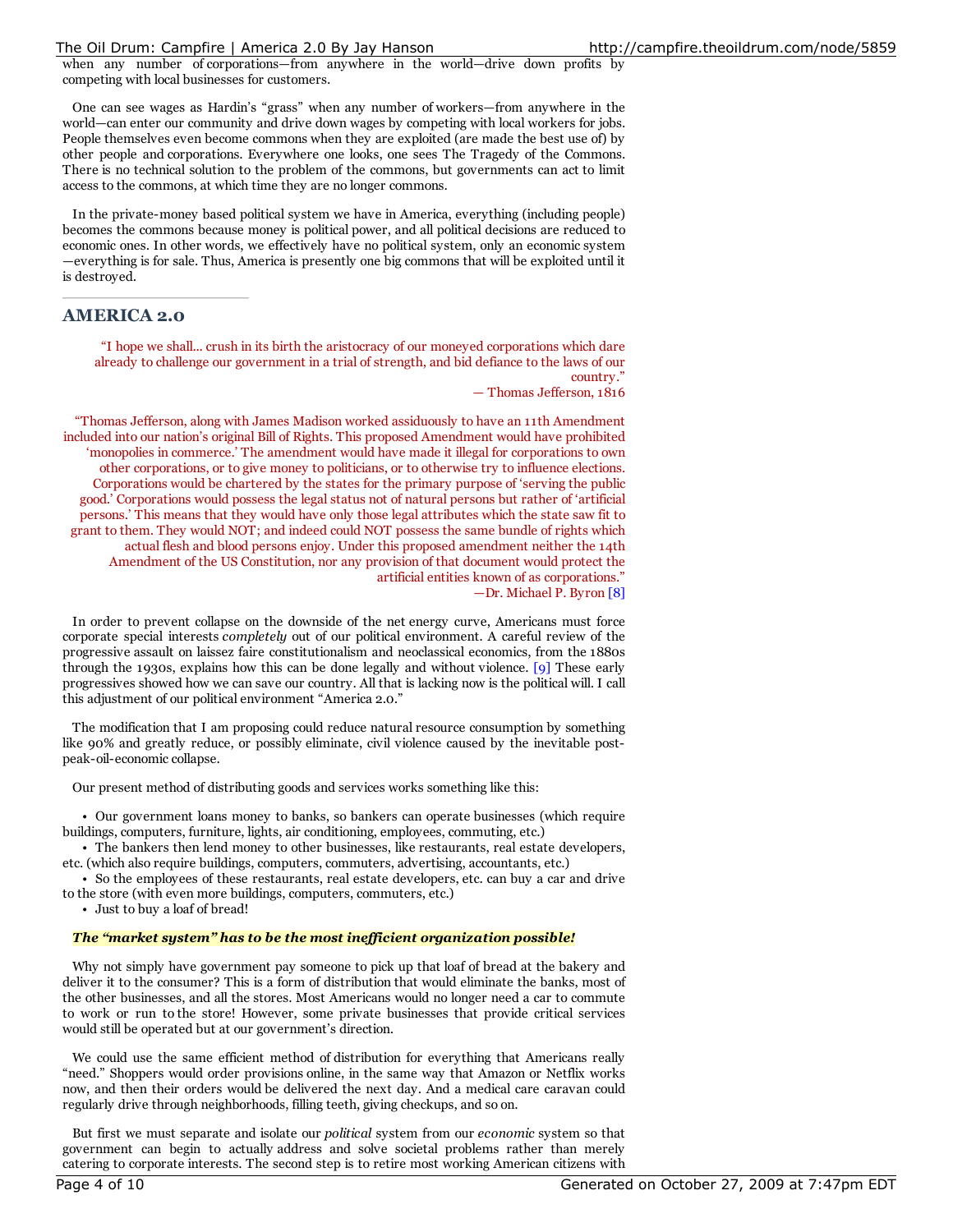an annuity sufficient for health and happiness, [10] as government begins to eliminate the current enormous waste of vital resources by delivering goods and services *directly*. This would allow most adults to stay at home with their families but still receive the goods and services they need to enjoy life.

Unless something is done now to prevent it, America will face anarchy, rebellion, and civil war on the downside of the net energy cliff. In order to maintain public order, the state must do one thing: *take special interests totally out of politics.* [11]

The urgency, necessity, and practicality of this proposal should be apparent to all sectors of society if they could be brought to understand how our social systems are depleting our physical systems. I am convinced that if Americans were given the honest science and engineering behind what needs to be done, the vast majority would willingly make a peaceful transition to a "sustainable retreat."

Besides wanting to sell their ephemeral products and services to an unsuspecting public, special interests also want to prevent the state from solving social pathologies because they can profit from treating the symptoms. These special interests can do no better because they are machines programmed to create profits! [12]

*ALL special interests*—even universities, charities, and churches—depend on perpetual economic growth for their budgets, but the laws of thermodynamics tell us that perpetual economic growth is physically impossible. Therefore, *ALL special interests* must be removed from the political environment.

The first simple step is to remove the "personhood" Constitutional protections from corporations, which could probably be done by the President acting alone, via his "police powers." Certainly it could be done by the Supreme Court or Congress if they had the political will to do so. Once corporations are firmly under democratic control, the federal government can begin correcting the abuses of capitalism as gracefully as possible. We want to preserve and include the great achievements of capitalism while removing its pathologies.

What follows are six political steps, listed in order of priority, that are designed to mitigate the societal disruptions of the net energy cliff:

**1.** Remove the "personhood" Constitutional protections from corporations.

**2.** Make it a federal crime for corporations to advocate *anything* (including, but not limited to, advertising) in the mass media.

**3.** Make it a federal crime for anyone employed by a corporation to lobby elected or appointed officials directly or indirectly.

**4.** Mandate public financing for elections.

**5.** Assemble teams of the country's best and brightest medical doctors, scientists, engineers and other thinkers—but no representatives of religious groups, economists, or other special interests—to recommend public policy. (We do not need a Manhattan Project for economics—on how to save the corporations and their outrageous profits; we need a Manhattan Project on how the country can survive the net energy cliff!)

**6.** Encourage public debate on proposed changes.

(Number 5 above is the key difference that I am advocating. Public policy recommendations would come from medical doctors, engineers and scientists who are looking at the entire system instead of from a room full of fat salesman trying to sell worthless shit to an unsuspecting public. It's based on the recognition that if one changes the environment in which political decisions are made, one changes the political decisions.)

## **NATIONAL GOAL**

The "goal" of our society should be to make our citizens healthy and happy while using as few natural resources as possible (especially energy). The methods needed to attain this goal can be determined by teams of medical doctors, scientists and engineers. Capitalism should be dismantled as gracefully as possible and any natural resources that are not required health and happiness, should left to nature.

With modern technology, probably less than 5% of the population could produce all the goods we really "need." A certain number of qualified "producers" could be selected by a peer group to produce for five years. The rest can stay home and sleep, sing, dance, paint, read, write, pray, play, do minor repairs, work in the garden, and practice birth control.

## **SELF-DETERMINATION**

Any number of alternative cultural, ethnic or religious communities could be established by popular vote. Religious communities could have public prayer in their schools, prohibit booze, allow no television to corrupt their kids, wear uniforms, whatever. Hippies could establish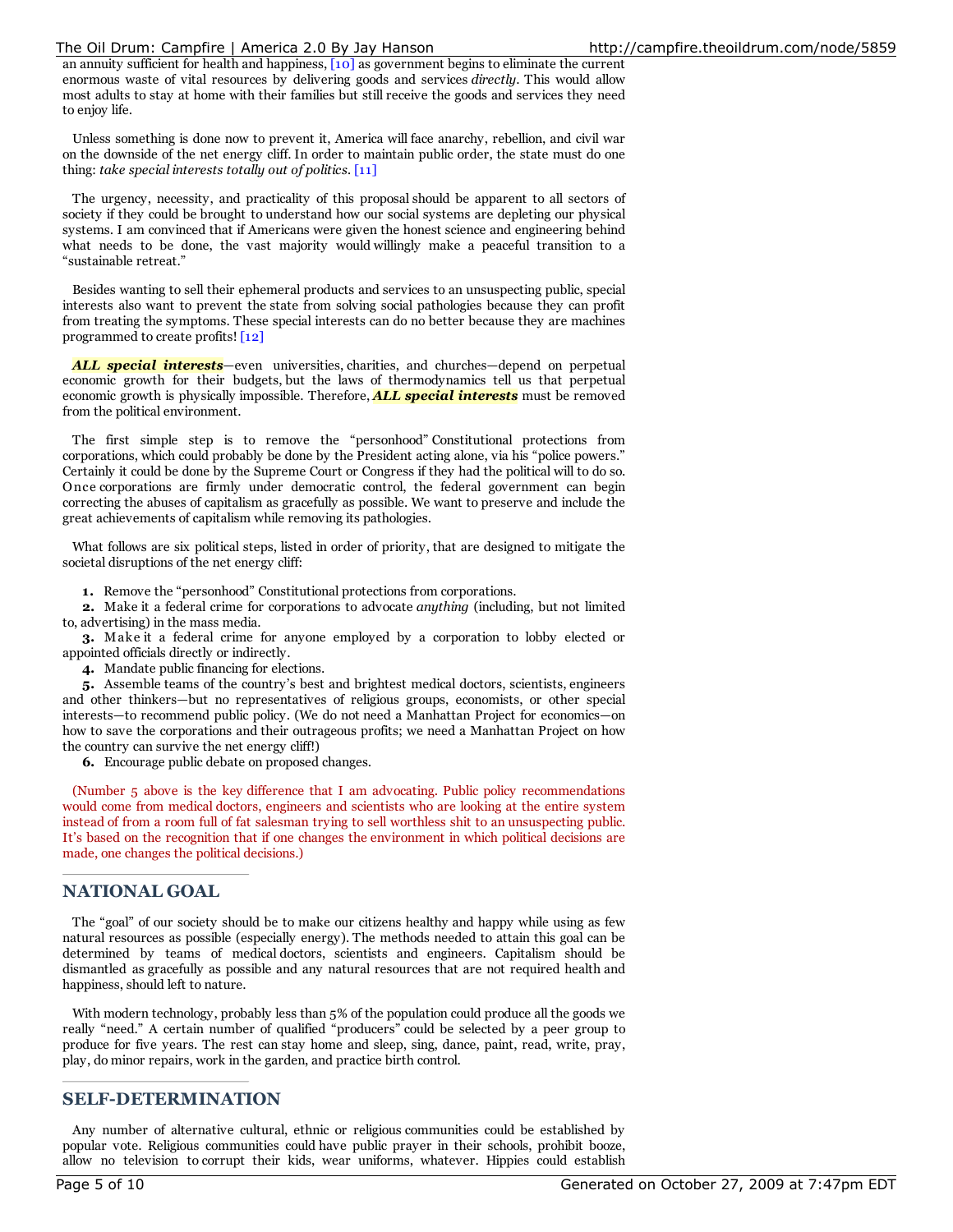communities where free sex was the norm. Writers or painters could establish communities where bad taste would be against the law. Ethnic communities could be established to preserve language and customs. If residents didn't like the rules in a particular community, they could move to another religious, cultural, or ethnic community of their choosing.

In short, the one big freedom that individuals would have to give up would be the freedom to destroy the commons (in its broadest sense). Couples would be allowed only one child. And in return, they would be given a guaranteed income for life and the freedom to live almost any way they choose.

# **TACTICS**



**"Mob In The Square in Romania" Which Led To The End Of Communism**

The changes I am proposing can be accomplished without rewriting our Constitution or violence. The two quotes at the end suggest tactics that worked for the anti-Vietnam War and civil rights movements. Sign-carrying activists should fill the streets of D.C., "like the mob in the square in Romania," [13] until the city is gridlocked. Activists should just stay there until the powers-thatbe concede.

I expect that organizing this movement will take a few years. It's asking a lot. It can't happen overnight. We know that with "cliffing" net energy, our society is just going to keep getting worse and worse until something big changes.

Let's hope the "big change" is something "progressive" instead of a new "President For Life," who has a "prayer breakfast" every morning where he makes up lists of "evildoers" that are to be rounded up and shot. (That's still my most-likely scenario. We came close with "W.")

#### No progress is possible until we can *GET THE SPECIAL INTERESTS—ALL OF THEM—OUT OF OUR POLITICS AND OUT OF THE MASS MEDIA!*

Jay—www.warsocialism.comwww.dieoff.com

"You don't communicate with anyone purely on the rational facts or ethics of an issue... It is only when the other party is concerned or feels threatened that he will listen—in the arena of action, a threat or a crisis becomes almost a precondition to communication... No one can negotiate without the power to compel negotiation... To attempt to operate on a good-will basis rather than on a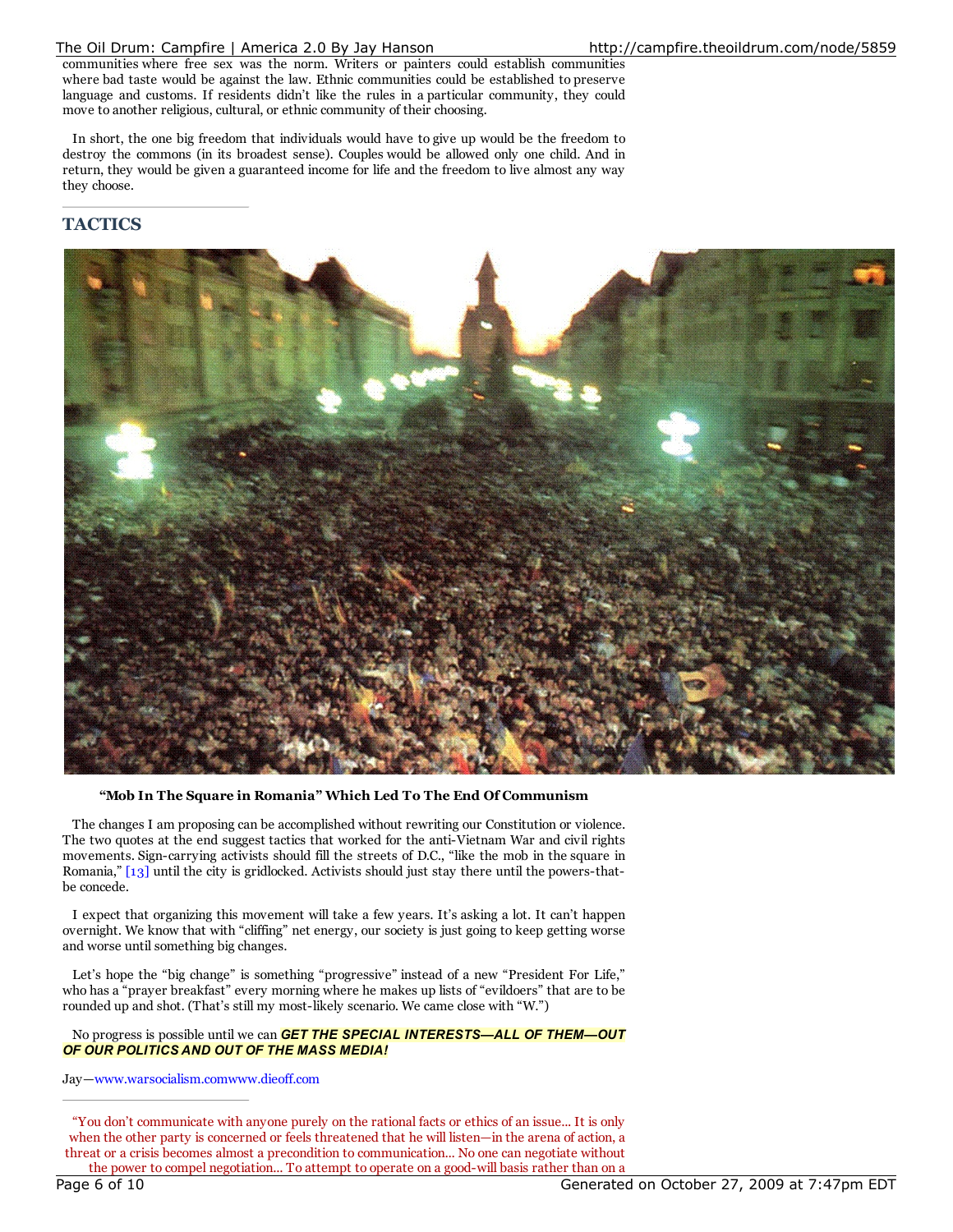## power basis would be to attempt something that the world has not yet experienced." —Saul Alinsky, **RULES FOR RADICALS**

"The big corporations, our clients, are scared shitless of the environmental movement. They sense that there's a majority out there and that the emotions are all on the other side—if they can be heard. They think the politicians are going to yield to the emotions. I think the corporations are wrong about that. I think the companies will have to give in only at insignificant levels. Because the companies are too strong, they're the establishment. The environmentalists are going to have to be like the mob in the square in Romania before they prevail." —William Greider, **WHO WILL TELL THE PEOPLE**

"'Capitalism' is a money-based political system which creates dissatisfaction, while converting natural resources into garbage, in exchange for IOUs, which will be worthless when the oil peaks and the country goes up in flames." —Jay Hanson

[1] Life on Earth conforms to universal thermodynamic laws. We mine our minerals and fossil fuels from the Earth's crust. The deeper we dig, the greater the minimum energy requirements. The most concentrated and most accessible fuels and minerals are mined first; thereafter, more and more energy is required to mine and refine poorer and poorer quality resources. New technologies can, on a short-term basis, decrease energy costs, but neither technology nor "prices" can repeal the laws of thermodynamics:

• The hematite ore of the Mesabi Range in Minnesota contained 60 percent iron. But now it is depleted and society must use lower-quality taconite ore that has an iron content of about 25 percent.

• The average energy content of a pound of coal dug in the US has dropped 14 percent since 1955.

• In the 1930s, a barrel of oil invested in finding, drilling and pumping could yield about one hundred barrels. By the 1970s, that number had dropped to about twenty-five barrels. *Within a couple of years, that number will become one for one.* At that point, even if the price of oil reaches \$500 a barrel, it wouldn't be logical to look for new oil in the US because it would consume more energy than it would recover. Decreasing net energy sets up a positive feedback loop: since oil is used directly or indirectly in everything, as the energy costs of oil increase, the energy costs of everything else increase too—including other forms of energy. For example, oil provides about 50% of the fuel used in coal extraction.

Every day, about 85 million barrels of oil are burnt.[ http://www.nationmaster.com/graph/ene\_oil\_con-energy-oil-consumption ] Every day, less oil exists on planet Earth than the day before. *The handwriting is on the wall: "capitalism" is running out of energy!* Here is a small, silent animation which will illustrate the "net energy" principle: http://www.warsocialism.com/oil.html

Imagine having a motor scooter with a five-gallon tank, but the nearest gas station is six gallons away. You cannot fill your tank with trips to the gas station because you burn more than you can bring back—it's impossible for you to cover your overhead (the size of your bankroll and the price of the gas are irrelevant). You might as well put your scooter up on blocks because you are "out of gas"—forever. It's the same with the American economy: if we must spend more-than-one unit of energy to produce enough goods and services to buy one unit of energy, it will be impossible for us to cover our overhead. At that point, America's economic machine is "out of gas"—forever. More on energy basics at http://dieoff.org/page175.htm

## [2] http://dieoff.org/page134.htm

[3] David Murphy's graph is an "educated guess" to illustrate the point that net energy falls faster than gross energy. Precision here is impossible because the data is not available. His Oil Drum piece can be found at: http://netenergy.theoildrum.com/node/5500

[4] Although economists claim the market is "efficient," they actually mean "efficient *allocation*" of money—NOT the *"ef icient use"* of materials. *"Economic ef iciency" is completely dif erent than "materials ef iciency."*

[5] Here is an oversimplified example to give us an idea of how incredibly inefficient the "market system" really is. Suppose that the only thing Americans had to do was to eat. How much energy would be required to feed them?

In 2006, Americans consumed about 334,600,000 Btu per capita, per year. [ http://www.eia.doe.gov/pub/international/iealf/tablee1c.xls ] This converts to about 84,317,785 *nutritional* calories *equivalent* pe r year [ http://www.onlineconversion.com/energy.htm ] or 84,317,785 / 365 = 231,008 calories per day. But adults only require something like 3,000 calories of food energyper day to survive, so it seems we, very roughly, waste something like 231,008 - 3,000 = 228,008 calories per day, per capita.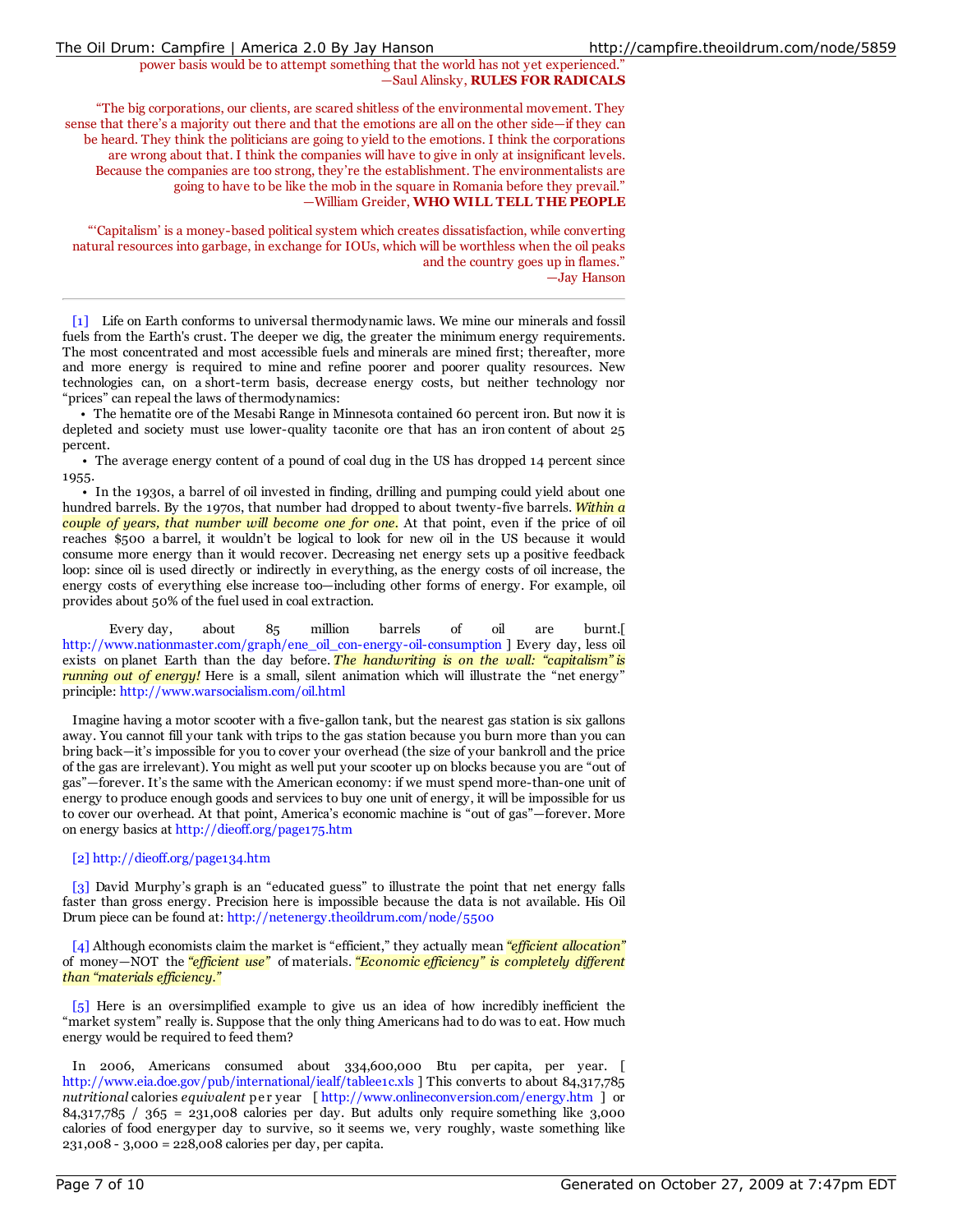Studies show that food grains produced with modern, high-yield methods (including packaging and delivery) now contain between four and ten calories of fossil fuel for every calorie of solar energy. So we will allow ten calories of energy to grow and process each calorie of food delivered, so  $3,000 \times 10 = 30,000$  calories per day is required to keep an adult alive. Thus,  $228,008 -$ 30,000 = approximately 198,008 calories are still being wasted each and every day, by every American.

Let's allow the equivalent of 3,000 nutritional calories (about 1/10 gallon of gas) per day, per capita to collect and deliver food and water to each and every household in the country, so 198,008 - 3,000 = 195,008 calorie *equivalent* wasted per day, per capita in the US.

The estimated population of America on Sept 22 2009 was 307,511,668, [ http://www.census.gov/main/www/popclock.html ] so  $195,008$  \*307,511,668 \* 365 = 21,887,999,529,837,200 nutritional calories wasted every year in the US, *o r 2,188,799,953 tonnes—over two billion tonnes—of oil equivalent are wasted each year in the US feeding people!* (In 2006, oil production in the Middle East was only 1,221,900,000 tonnes! [ http://tinyurl.com/mfwndm ])

*Every year, the "market system" in the United States, wastes almost a billion tonnes more oil than is produced in the Middle East! Obviously, there is more to life than eating, but equally-obviously, the market system is the most inef icient organization in human history!!*

[ Link to Excel spreadsheet. ] [ Link to high resolution image. ]

[6] http://www.chattoogariver.org/index.php?quart=Sp2002&req=commons

[7] An environment's "carrying capacity" is its maximum persistently supportable load (Catton 1986). If the load exceeds capacity, then the environment is damaged and carrying capacity is reduced. http://dieoff.org/page74.htm

[8] http://tinyurl.com/c28c87

**GANGS OF AMERICA:** The Rise of Corporate Power and the Disabling of America, Ted Nace, 2003,2005, http://www.amazon.com/Gangs-America-Corporate-Disabling-Democracy/dp/1576753190

| Differences Between the Classic Corporation (Before 1860) and the<br><b>Modern Corporation (After 1900)</b> |                                                                                                                                         |                                                                                                                                                             |  |  |  |
|-------------------------------------------------------------------------------------------------------------|-----------------------------------------------------------------------------------------------------------------------------------------|-------------------------------------------------------------------------------------------------------------------------------------------------------------|--|--|--|
|                                                                                                             |                                                                                                                                         | <b>MODERN CORPORATION</b>                                                                                                                                   |  |  |  |
| Birth                                                                                                       | Difficult:<br>charter issued by a state allows automatic chartering<br>legislature                                                      | requires a custom Easy: general incorporation charter                                                                                                       |  |  |  |
| Life span                                                                                                   | Limited terms                                                                                                                           | No limits                                                                                                                                                   |  |  |  |
| "Shape-<br>shifting"                                                                                        | Corporations not allowed to own<br>in<br>other<br>stock<br>restricted to activities specified in acquisitions and spin-offs;<br>charter | companies; Corporations free<br>to<br>pursue                                                                                                                |  |  |  |
| Mobility                                                                                                    | Usually restricted to home state                                                                                                        | No restrictions                                                                                                                                             |  |  |  |
| Adaptability                                                                                                | in charter                                                                                                                              | Allowed to pursue multiple specified<br>Restricted to activities specified lines of business and initiate or<br>acquire new ones at company's<br>discretion |  |  |  |
| "Conscience"                                                                                                | Actions constrained<br>shareholder liability and<br>threat of charter revocation                                                        | by Fewer constraints due to limited<br>by liability, disuse of charter revocation,<br>and tort reforms                                                      |  |  |  |
| "Will"                                                                                                      | Managerial action hampered by<br>legal<br>shareholders and of corporate of management's power<br>agents                                 | status of minority Legal revisions enable consolidation                                                                                                     |  |  |  |
| Size                                                                                                        | Limited by charter restrictions                                                                                                         | Asset limits removed; antitrust laws<br>generally not effective                                                                                             |  |  |  |
| ∥rights                                                                                                     | $\boxed{\text{Constitutional}}$ $\parallel$ Functional only                                                                             | Steady acquisition of constitutional<br>rights                                                                                                              |  |  |  |

http://www.warsocialism.com/gangsofAmerica.pdf http://www.warsocialism.com/Gangs\_2.pdf

[9] The "Progressives" are *still* making constitutional changes. **THE SECOND BILL OF RIGHTS**: FD's Unfinished Revolution—And Why We Need It More Than Ever, Cass Sunstein,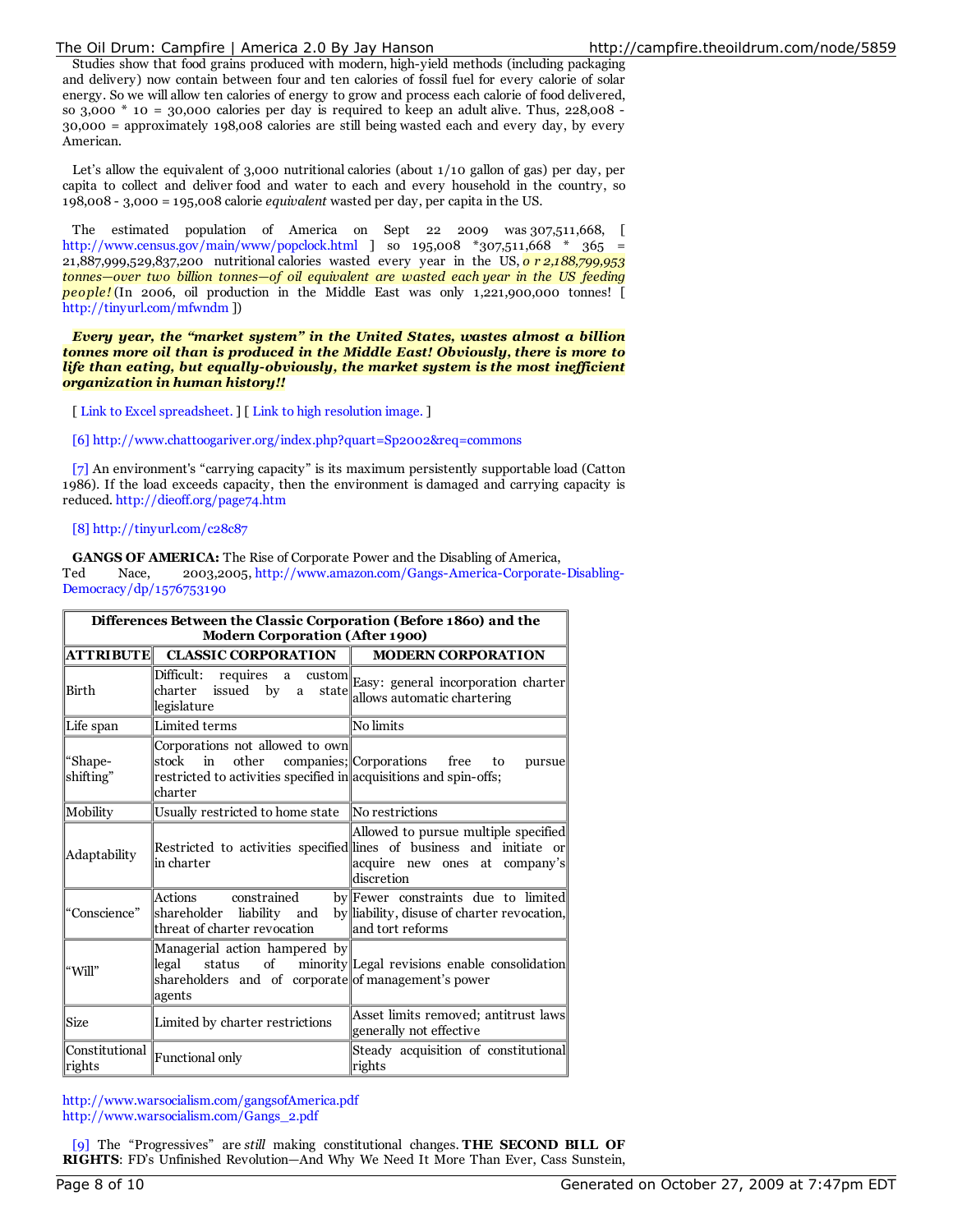2006; http://www.amazon.com/Second-Bill-Rights-Unfinished-Revolution/dp/0465083331

· In 1900, it was clear that the Constitution permitted racial segregation. By 1970, it was universally agreed that racial segregation was forbidden.

· In 1960, the Constitution permitted sex discrimination. By 1990, it was clear that sex discrimination was almost always forbidden.

· In 1930, the Constitution allowed government to suppress political dissent if it had a bad or dangerous tendency. By 1970, it was clear that the government could almost never suppress political dissent.

· In 1910, the Constitution prohibited maximum hour and minimum wage laws. By 1940, it was clear that the Constitution permitted maximum hour and minimum wage laws.

· In 1960, it was clear that the Constitution allowed government to regulate commercial speech, which was not protected by the free speech principle. By 2000, it was clear that the Constitution generally did not allow government to regulate commercial speech unless it was false or misleading.

· In 1970, it would have been preposterous to argue that the Constitution protected the right to engage in homosexual sodomy. In 1987, it was well settled that the Constitution did not protect that right. By 2004, it was clear that the Constitution did protect the right to engage in homosexual sodomy. More in http://www.warsocialism.com/fortyAcresAndAMule.pdf http://www.warsocialism.com/FDR2.pdf

http://www.warsocialism.com/theMythOfLaissezFaire.pdf

**THE PROGRESSIVE ASSAULT ON LAISSEZ FAIRE**: Robert Hale and the First Law and Economics Movement, Barbra H. Fried, Harvard University Press, 1998; http://www.amazon.com/Progressive-Assault-Laissez-Faire-Economics/dp/0674775279

**THURMAN ARNOLD, SOCIAL CRITIC**: The Satirical Challenge to Orthodoxy, by Edward N. Kearny; http://www.warsocialism.com/thurmanArnoldSocialCritic.pdf

**THE FOLKLORE OF CAPITALISM,** Thurman W. Arnold, Yale University Press 1937, CHAPTER VIII: **The Personification of Corporation** http://www.warsocialism.com/thePersonificationOfCorporation.pdf

**REACHING FOR HEAVEN ON EARTH**: The Theological Meaning of Economics, Robert H. Nelson, 1991; http://www.amazon.com/Reaching-Heaven-Earth-Theological-Economics/dp/0847676641 http://www.warsocialism.com/gospelOfEfficiency.pdf http://www.warsocialism.com/haleAll.pdf

[10] Human health and happiness are the products of our biology and environment.

[11] In order to understand why people act as they do, at a minimum, one must understand "politics" among social animals. See http://www.warsocialism.com/p1.html

[12] http://www.warsocialism.com/c1.html

[13] http://en.wikipedia.org/wiki/Romanian\_Revolution\_of\_1989

#### **Jay sent in a postscript:**

POSTSCRIPT:

*The reason that AMERICA 2.0 is so important and should be done first is because it's political "meta change" -- it fundamentally alters the way that all subsequent political changes and elections occur. After AMERICA 2.0 has been implemented, all the choices made by elected of icials will be, by best calculations, "good" for the public. Of icials will decide among a selection of public "goods." Corporations will become the public servants that they were before 1860.*

| This paper is hereby placed in the public<br>domain and may be reprinted without further<br><i>permission.</i>                                                                                                                 |  |  |          |  |  |  |  |
|--------------------------------------------------------------------------------------------------------------------------------------------------------------------------------------------------------------------------------|--|--|----------|--|--|--|--|
| This paper is the culmination of almost 20<br>years of study—working almost full time—to<br>understand why our civilization is self-<br>destructing. My brevity here is not due to my<br>lack of understanding or scholarship. |  |  |          |  |  |  |  |
|                                                                                                                                                                                                                                |  |  | archived |  |  |  |  |